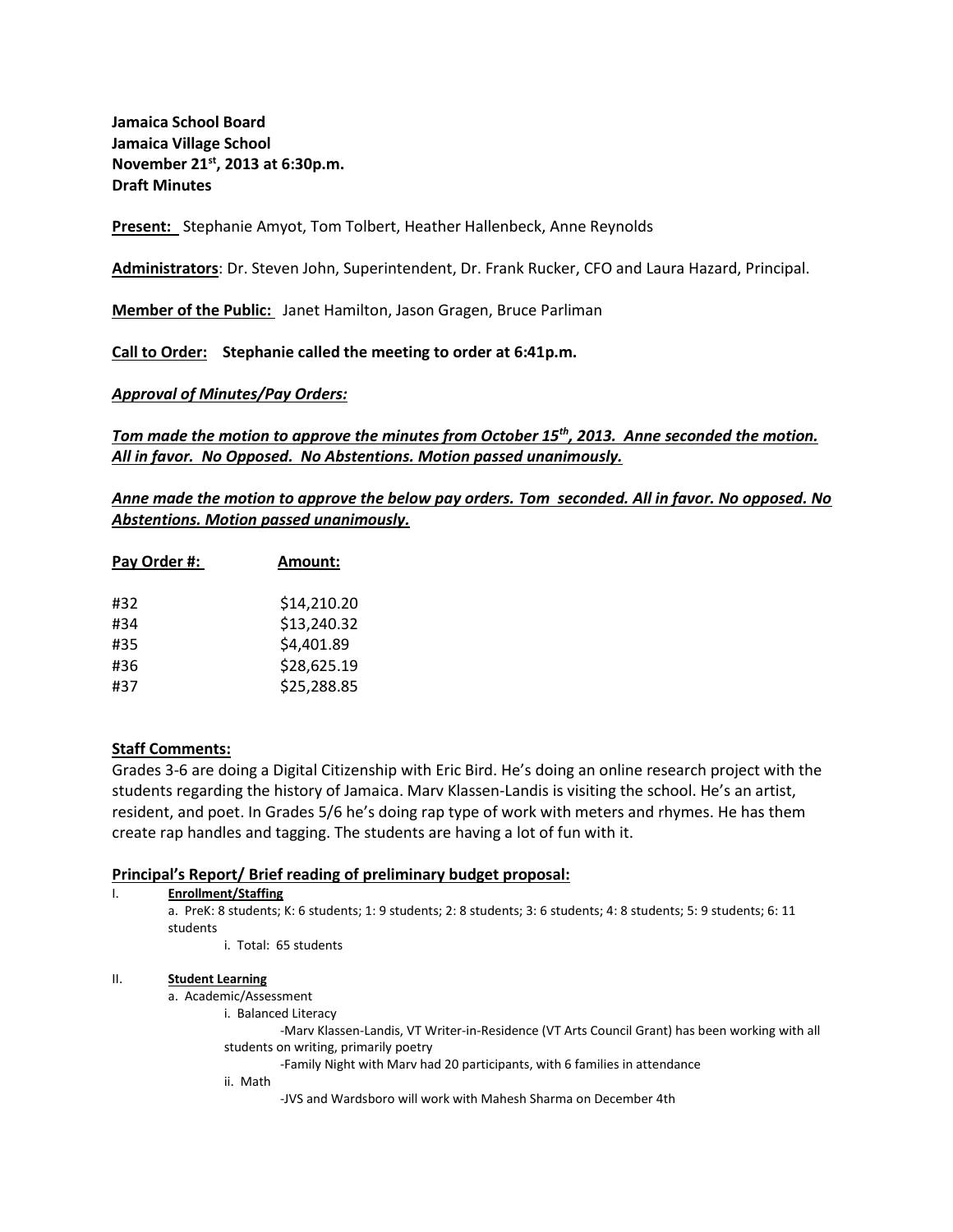iii. Assessment

-JVS will pilot a CCSS based report card this year

#### b. Technology

i. Digital Wish

- -2nd module in progress for grades 3-6
- ii. Fiber is up and running

#### c. PBiS

i. 2nd All School reward earned; reward on Tuesday the 26th.

### III. **Policy/Regulations**

#### IV. **Finance**

a. Field Trip Fund: \$4,635.49 (checkbook register; includes \$1,500 Stratton Foundation Grant)

b. SoverNet

i. bill for Fiber is \$700/month; Town of Jamaica agreed to pay \$2,275.00 annually for 5 years at the May 9, 2011 Selectboard meeting at the request of Laura Hazard

c. Frank prepared preliminary budget for your review; this does not include all of my recommendations

### V. **Building and Grounds**

a. Request for Board to review Capital plan at its December meeting

#### VI. **Informational**

- a. Jaca Hughes, Abbey Group, prepared an amazing "all local" Thanksgiving Feast for us today
- b. November 22: Laura Hazard at Special Ed Law Update
- c. November 27-29: No School
- d. December 2nd: CLiF grant presentation
- e. December 3rd: Laura Hazard at a Legal Workshop for Administrators
- f. December 5th: Jaclyn Hamilton (SAP from LGUHS) here to discuss cyberbullying with our 5th/6th class
- e. December 11th: WCSU Math Committee meeting; JVS Winter Concert
- g. December 18th: District Band and Chorus concert at LGUHS
- g. December 19th: Craft Day
- h. December 20th: All school trip to "T'was the Night Before Christmas" in Northampton, MA

Frank Rucker presented an overview of Jamaica's Proposed Budget for FY15 in the amount of \$1,189,165.00. The total budget proposal for Jamaica, with no program changes, has a 3.8% budget increase. He explained, the negotiated agreement salary and benefit assumptions into the teachers were integrated into salaries. He has reviewed the staffing salaries based on the present budget. There's one change based on the Special Education budget. Most of the assumptions show no change and the exceptions align the negotiated agreement.

Frank also provided the Jamaica Board with an overview of the WCSU's Budget Meeting held on 11/19/13.

The town auditors will want Jamaica's proposed budget in no later than January 15<sup>th</sup>, 2013 so it can get in to the printers in time. Frank will receive preliminary figures on equalized students on Dec.  $1<sup>st</sup>$ . The Governor and Tax Commissioner's recommendations on these numbers are predicted to go up by 5 cents. Tax-rates only effect about 25% of our residents. 75% of our residents are relieved by incomesensitivity.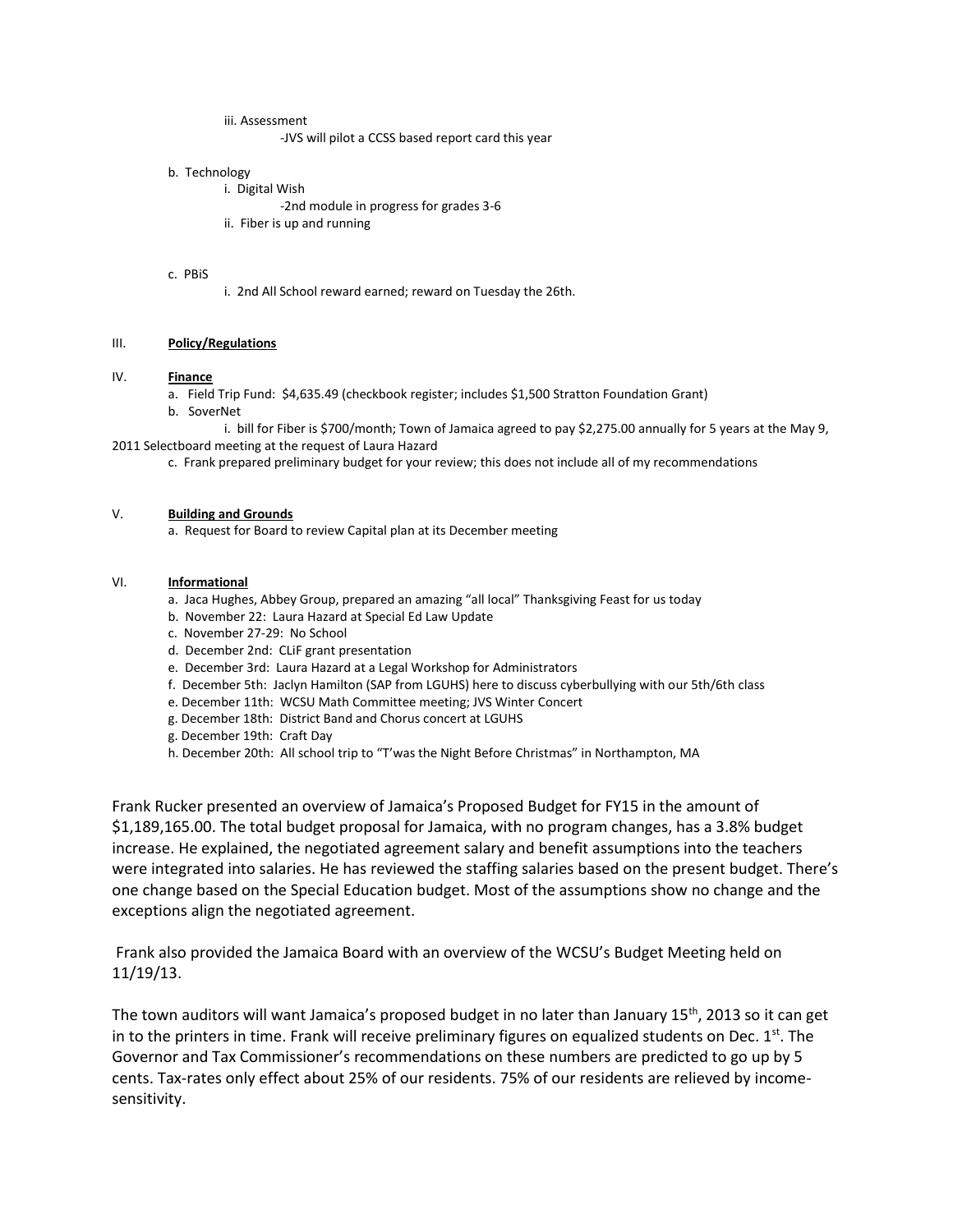## **WCSU Board Update:**

The next WCSU Full Board/Exec. Committee Meeting will be held on Dec. 4<sup>th</sup>, 2013 @ 7p.m. in the Leland & Gray Library. All board members are strongly encouraged to attend. A quorum is essential. The voting representatives of the Jamaica School Board were asked to attend by the Board Chair.

*Stephanie made a motion to appoint Heather Hallenbeck as a voting member to replace Laura O'Brien as a WCSU Board representative at the December 4th, 2013 meeting. Tom seconded. All in favor. No opposed. No abstentions. Motion passed unanimously.* 

### **RED Study Committee:**

Heather Hallenbeck briefed the school board on the previous RED meeting held on 11-6-13 in which the RED Committee reviewed Article 16 re: Defining School Closings and sending out a Memo to the public which will solicit feedback from the public.

## **New Business/ Preliminary discussion with Townshend School Board re: Possible areas of Collaboration.**

*The Jamaica School Board welcomed the Townshend School Board in a Joint Meeting regarding possible collaboration amongst the school districts. The Townshend Board joined Jamaica Board at 7:28 p.m.* 

**Present Board Members from Townshend: April Chase, Brian Schmidt, Beth Cutts, Kim Liebow.** *Al Claussen joined the meeting at 7:35p.m.* 

**April Chase called the Townshend meeting to order at 7:28p.m.** 

## **TES New Business:**

Introductions. The Townshend Board thanked the Jamaica Board for hosting this meeting.

The boards discussed possible opportunities offered to students through collaboration, continuing possibilities of consolidating into a newer building (opening up that discussion), and possibly inviting other boards into the discussion as well.

The Superintendent thinks the two boards meeting together is advantageous because the boards can have some control over making commitments to asking the administration for definite figures. This discussion could evolve to a joint board between the Jamaica and Townshend School Boards.

Class sizes are becoming too small in both schools. Current enrollment at TES is 76 from pre-k through grade 6. Jamaica's current enrollment is 65 from pre-k through grade 6. Class sizes average from about 8 to 10 students per grade.

Fuel oil, transportation, copiers, etc. are shared through collaborative contracts already, according to CFO, Frank Rucker.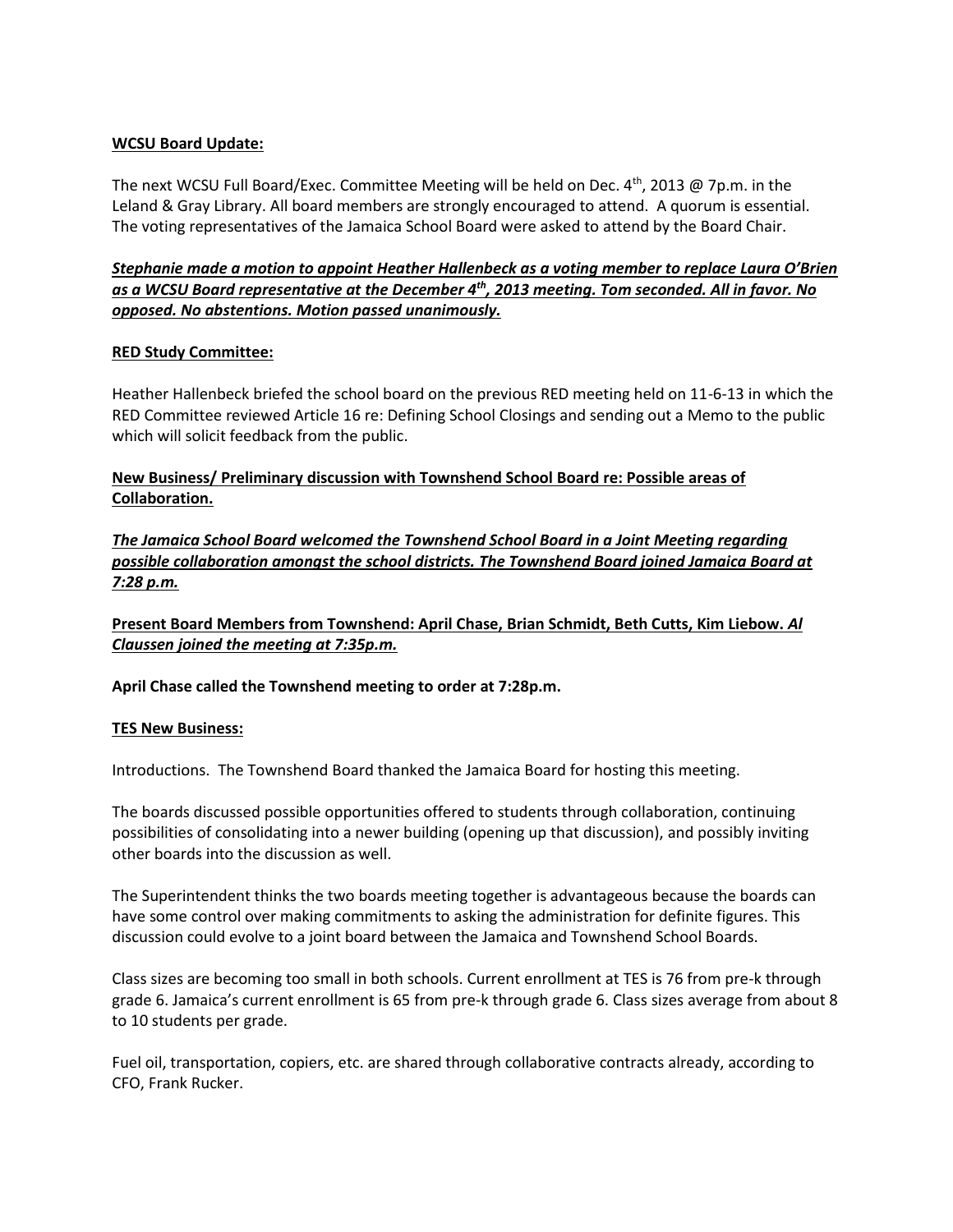The boards discussed sharing teachers/staff members. Dr. John advocates discussing the benefits of combining in the second-language component of education. Townshend has a Spanish teacher in their school.

One member of the Jamaica Board would rather combine with Townshend to build a new building rather than forming a modified unified school district. Another Jamaica Board member has received feedback from the town's people that they would like to see Jamaica out of the union. She reported that town's people want to see changes in the high school.

The Superintendent explained that the union school district is an entity. All towns in the union have to vote yes to make a change to the union.

Townshend board agreed that people would like to see changes at the high school level; it's hard to get parent involvement. Unless there's a backing of individuals nothing ever gets changed. Very few parents come to the board meetings.

Frank Rucker has previously prepared a financial estimate of a hypothetical new school building, with the location being the junction of route 30 and route 100 in East Jamaica near the ball-field, in which he projected a cost-savings of approximately \$3 million dollars. It was only an exercise that crunched numbers but it was never looked in to further than that.

## **Tickler: The boards jointly asked Frank Rucker to run a couple of scenarios:**

- **1. Building a new school for Jamaica & Townshend only**
- **2. Building a new school for Jamaica, Townshend, and Wardsboro and/or Windham**

The Jamaica Board Chair expressed interest in a new school building if it is super energy efficient with environmental learning opportunities for the students. The potential geothermal and solar system project in NewBrook would deem beneficial to the Jamaica and Townshend boards if they could end up in a similar situation.

**Recommendation:** There's a document of 25 questions previously prepared by the RED Study Committee re: Building a new School. It included questions regarding staffing, program questions, and building questions. Maybe each individual person should answer these questions on their own.

Frank suggests collaborating with the school's administrators' for insight regarding programming.

This initial survey is informative and Steven does suggest at some point getting back the feedback from the principals.

## *By consensus the two boards agree to submit responses via Survey Monkey by December 9th to the visioning questions for a new building. Tom Tolbert has volunteered to set this survey up.*

**Public Comments:** Teachers may also be willing to fill out the survey. They may have ideas, too. Jason and Janet would both be willing to fill out the surveys.

# *By consensus the two boards agree to meet on January 13th, 2013 at 7:00p.m. in the Townshend Elementary School to continue the discussion.*